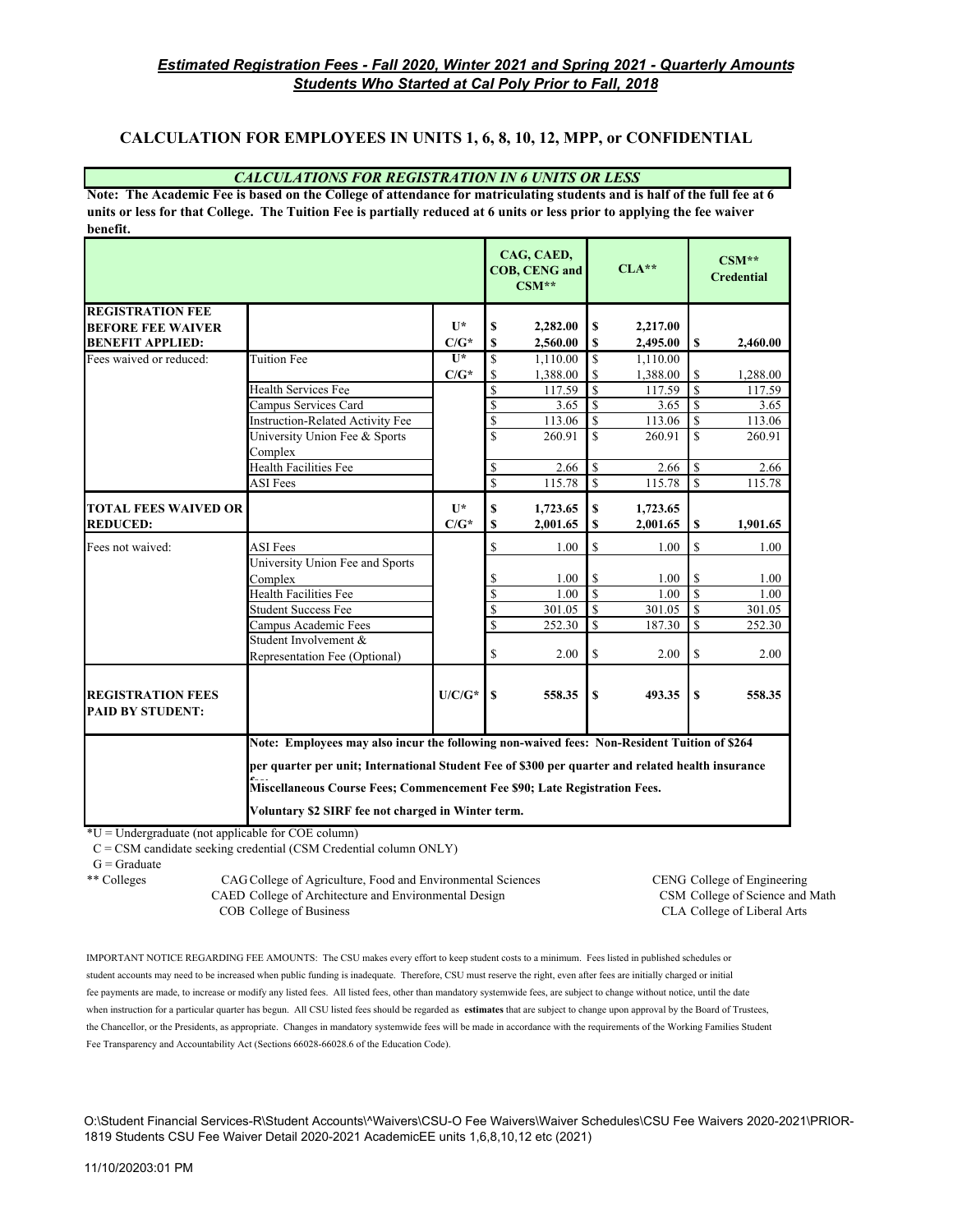# **CALCULATION FOR EMPLOYEES IN UNITS 1, 6, 8, 10, 12, MPP, or CONFIDENTIAL**

#### *CALCULATIONS FOR REGISTRATION IN TWO CLASSES (EXCEEDING 6 UNITS)*

**Note: The Academic Fee charged is based on the College of attendance for matriculating students. An employee taking more than 6 units but only 2 classes is being charged the full Academic Fee.**

|                                                     |                                                                                                                                                                                |                |                         | CAG, CAED,<br><b>COB, CENG and</b><br>$CSM**$ |                         | $CLA***$ |                    | $CSM**$<br><b>Credential</b> |
|-----------------------------------------------------|--------------------------------------------------------------------------------------------------------------------------------------------------------------------------------|----------------|-------------------------|-----------------------------------------------|-------------------------|----------|--------------------|------------------------------|
| <b>REGISTRATION FEE</b>                             |                                                                                                                                                                                |                |                         |                                               |                         |          |                    |                              |
| <b>BEFORE FEE WAIVER</b>                            |                                                                                                                                                                                | $\mathbf{U}^*$ | \$                      | 3,256.00                                      | \$                      | 3,126.00 |                    |                              |
| <b>BENEFIT APPLIED:</b>                             |                                                                                                                                                                                | $C/G^*$        | \$                      | 3,734.00                                      | \$                      | 3,604.00 | S                  | 3,562.00                     |
| Fees waived or reduced:                             | Tuition Fee                                                                                                                                                                    | $\mathbf{U}^*$ | S                       | 1,914.00                                      | \$                      | 1,914.00 |                    |                              |
|                                                     |                                                                                                                                                                                | $C/G^*$        | \$                      | 2,392.00                                      | \$                      | 2,392.00 | \$                 | 2,220.00                     |
|                                                     | <b>Health Services Fee</b>                                                                                                                                                     |                | \$                      | 117.59                                        | \$                      | 117.59   | $\mathbf{\hat{S}}$ | 117.59                       |
|                                                     | Campus Services Card                                                                                                                                                           |                | \$                      | 3.65                                          | $\mathbf S$             | 3.65     | \$                 | 3.65                         |
|                                                     | <b>Instruction-Related Activity Fee</b>                                                                                                                                        |                | \$                      | 113.06                                        | \$                      | 113.06   | \$                 | 113.06                       |
|                                                     | University Union Fee & Sports                                                                                                                                                  |                | $\mathbf{s}$            | 260.91                                        | $\mathbf S$             | 260.91   | \$                 | 260.91                       |
|                                                     | Complex                                                                                                                                                                        |                |                         |                                               |                         |          |                    |                              |
|                                                     | Health Facilities Fee                                                                                                                                                          |                | \$                      | 2.66                                          | \$                      | 2.66     | $\mathbf S$        | 2.66                         |
|                                                     | <b>ASI</b> Fees                                                                                                                                                                |                | $\overline{\mathbb{S}}$ | 115.78                                        | $\overline{\mathbb{S}}$ | 115.78   | $\mathbf S$        | 115.78                       |
| <b>TOTAL FEES WAIVED OR</b>                         |                                                                                                                                                                                | $\mathbf{U}^*$ | \$                      | 2,527.65                                      | \$                      | 2,527.65 |                    |                              |
| <b>REDUCED:</b>                                     |                                                                                                                                                                                | $C/G^*$        | $\mathbf S$             | 3,005.65                                      | \$                      | 3,005.65 | \$                 | 2,833.65                     |
| Fees not waived:                                    | <b>ASI</b> Fees                                                                                                                                                                |                | \$                      | 1.00                                          | S                       | 1.00     | \$                 | 1.00                         |
|                                                     | University Union Fee and Sports                                                                                                                                                |                |                         |                                               |                         |          |                    |                              |
|                                                     | Complex                                                                                                                                                                        |                | \$                      | 1.00                                          | \$                      | 1.00     | \$                 | 1.00                         |
|                                                     | Health Facilities Fee                                                                                                                                                          |                | \$                      | 1.00                                          | $\mathbf S$             | 1.00     | \$                 | 1.00                         |
|                                                     | <b>Student Success Fee</b>                                                                                                                                                     |                | \$                      | 301.05                                        | $\mathbf S$             | 301.05   | \$                 | 301.05                       |
|                                                     | Campus Academic Fees                                                                                                                                                           |                | S                       | 422.30                                        | $\mathbf S$             | 292.30   | \$.                | 422.30                       |
|                                                     | Student Involvement &                                                                                                                                                          |                |                         |                                               |                         |          |                    |                              |
|                                                     | Representation Fee (Optional)                                                                                                                                                  |                | \$                      | 2.00                                          | \$                      | 2.00     | \$                 | 2.00                         |
| <b>REGISTRATION FEES</b><br><b>PAID BY STUDENT:</b> |                                                                                                                                                                                | $U/C/G^*$      | S                       | 728.35                                        | S                       | 598.35   | S                  | 728.35                       |
|                                                     | Note: Employees may also incur the following non-waived fees: Non-Resident Tuition of \$264                                                                                    |                |                         |                                               |                         |          |                    |                              |
|                                                     | per quarter per unit; International Student Fee of \$300 per quarter and related health insurance<br>Miscellaneous Course Fees; Commencement Fee \$90; Late Registration Fees. |                |                         |                                               |                         |          |                    |                              |
| Voluntary \$2 SIRF fee not charged in Winter term.  |                                                                                                                                                                                |                |                         |                                               |                         |          |                    |                              |

\*U = Undergraduate (not applicable for COE column)

C = CSM candidate seeking credential (CSM Credential column ONLY)

 $G =$  Graduate

\*\* Colleges CAG College of Agriculture, Food and Environmental Sciences CENG College of Engineering CAED College of Architecture and Environmental Design CSM College of Science and Math COB College of Business CLA College of Liberal Arts

IMPORTANT NOTICE REGARDING FEE AMOUNTS: The CSU makes every effort to keep student costs to a minimum. Fees listed in published schedules or student accounts may need to be increased when public funding is inadequate. Therefore, CSU must reserve the right, even after fees are initially charged or initial fee payments are made, to increase or modify any listed fees. All listed fees, other than mandatory systemwide fees, are subject to change without notice, until the date when instruction for a particular quarter has begun. All CSU listed fees should be regarded as **estimates** that are subject to change upon approval by the Board of Trustees, the Chancellor, or the Presidents, as appropriate. Changes in mandatory systemwide fees will be made in accordance with the requirements of the Working Families Student Fee Transparency and Accountability Act (Sections 66028-66028.6 of the Education Code).

O:\Student Financial Services-R\Student Accounts\^Waivers\CSU-O Fee Waivers\Waiver Schedules\CSU Fee Waivers 2020-2021\PRIOR-1819 Students CSU Fee Waiver Detail 2020-2021 AcademicEE units 1,6,8,10,12 etc (2021)